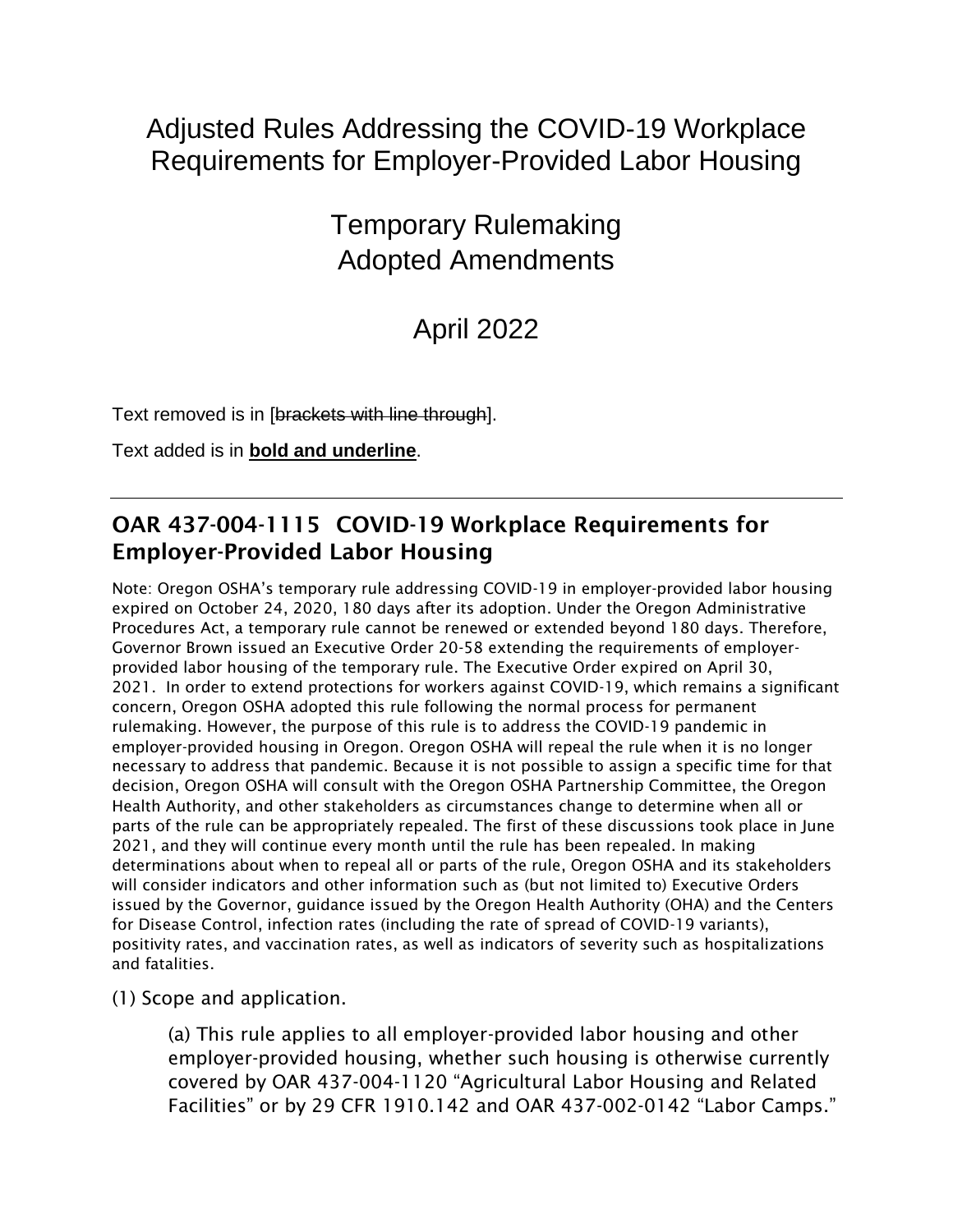To the degree an actual conflict exists between the two rules, this rule takes precedence. To the degree that this rule does not address an issue, or no actual conflict exists, the requirements of the preexisting rule also apply. The requirements of this rule apply to all labor housing sites owned, operated, or allowed to operate on property under the jurisdiction of any state or municipal authority unless such housing is provided by someone other than the employer specifically to respond to a public health emergency. The requirements of this rule supersede those contained in section 3 of OAR 437-001-0744 (COVID-19 Requirements for All Workplaces), specifically as they relate to ventilation, facial coverings, physical distancing measures, and sanitation. All other applicable requirements of OAR 437-001-0744 remain in effect.

(b) These rules apply to any place, or area of land, where there are living areas, manufactured or prefabricated homes or dwellings, or other housing provided by a farmer, farm labor contractor, agricultural employer, or other person in connection with the recruitment of workers of an agricultural employer as defined in OAR 437-004-0001. These rules also apply to any such housing provided by an employer or other person in connection with the employment of workers in any non-agricultural business activity.

(c) These rules apply to any type of labor housing and related facilities together with the tract of land established or to be established, operated or maintained for housing workers with or without families, whether or not rent is paid or collected.

(d) Manufactured dwellings and homes must comply with specifications for construction of sleeping places, unless they comply with ORS 446.155 to 446.185 and OAR 918-500-0020(2), which have the requirements and specifications for sanitation and safety design for manufactured dwellings.

(e) These rules apply to housing given to, rented, leased to, or otherwise provided to employees for use while employed and provided or allowed either by the employer, a representative of the employer, or a housing operator.

(f) These rules, unless otherwise stated, apply to all occupants of the labor housing and facilities.

(g) These rules apply to all labor housing sites owned, operated, or allowed to operate on property under the jurisdiction of any state or municipal authority unless such housing is provided by someone other than the employer specifically to respond to a public health emergency.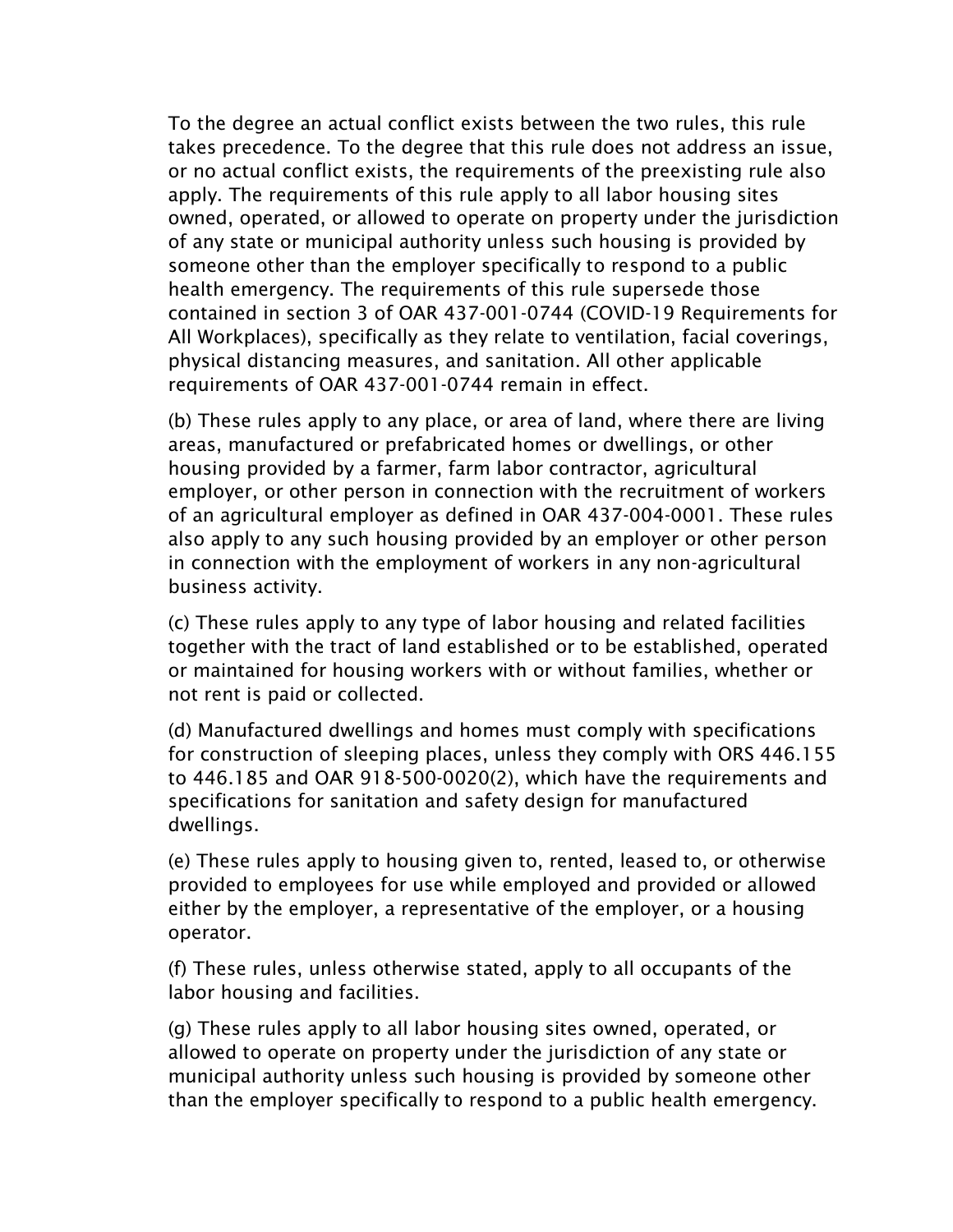(h) Violations relating to the occupants' personal housekeeping practices in facilities that are not common use will not result in citations to the employer.

(i) For the purposes of OAR 437-004-1120, labor contractors as defined in ORS 658.405 are employers.

(j) Charging occupants for required services. Operators must not charge for services required by these rules: OAR 437-004-1120, OAR 437-001- 0744, and OAR 437-004-1115. This prohibits pay-per-use toilets, pay-peruse bathing facilities, payment for use of air purifiers, or any other method of paying for individual service requirements.

(k) This rule does not apply to:

(A) Hotels or motels that provide similar housing commercially to the public on the same terms as they do to workers. This includes hotels or motels that have been temporarily closed due to the current COVID-19 public health emergency, but that restore their operations on a limited basis to allow employers to house workers in the facility, provided that the following conditions are met.

(i) The hotel or motel facility must be licensed and meet the other requirements in OAR 333, Division 29, Travelers' Accommodation.

(ii) The rooms provided must maintain the configuration typically offered to travelers (while this does not preclude changing the arrangement of beds, it does preclude the addition of bunk beds or other measures to increase the occupancy of the room).

(iii) Room assignment must ensure privacy and separation for families and to unrelated occupants of different genders.

(iv) The occupied rooms must continue to receive regular services for cleaning and for the laundry of linens used by guests.

(v) The rooms must not be modified to include kitchen facilities not already part of the room as previously available to guests.

Note: Because such facilities are exempt from this rule, the presence of a preexisting kitchenette or other food preparation facility does not trigger the square footage requirements of the rule.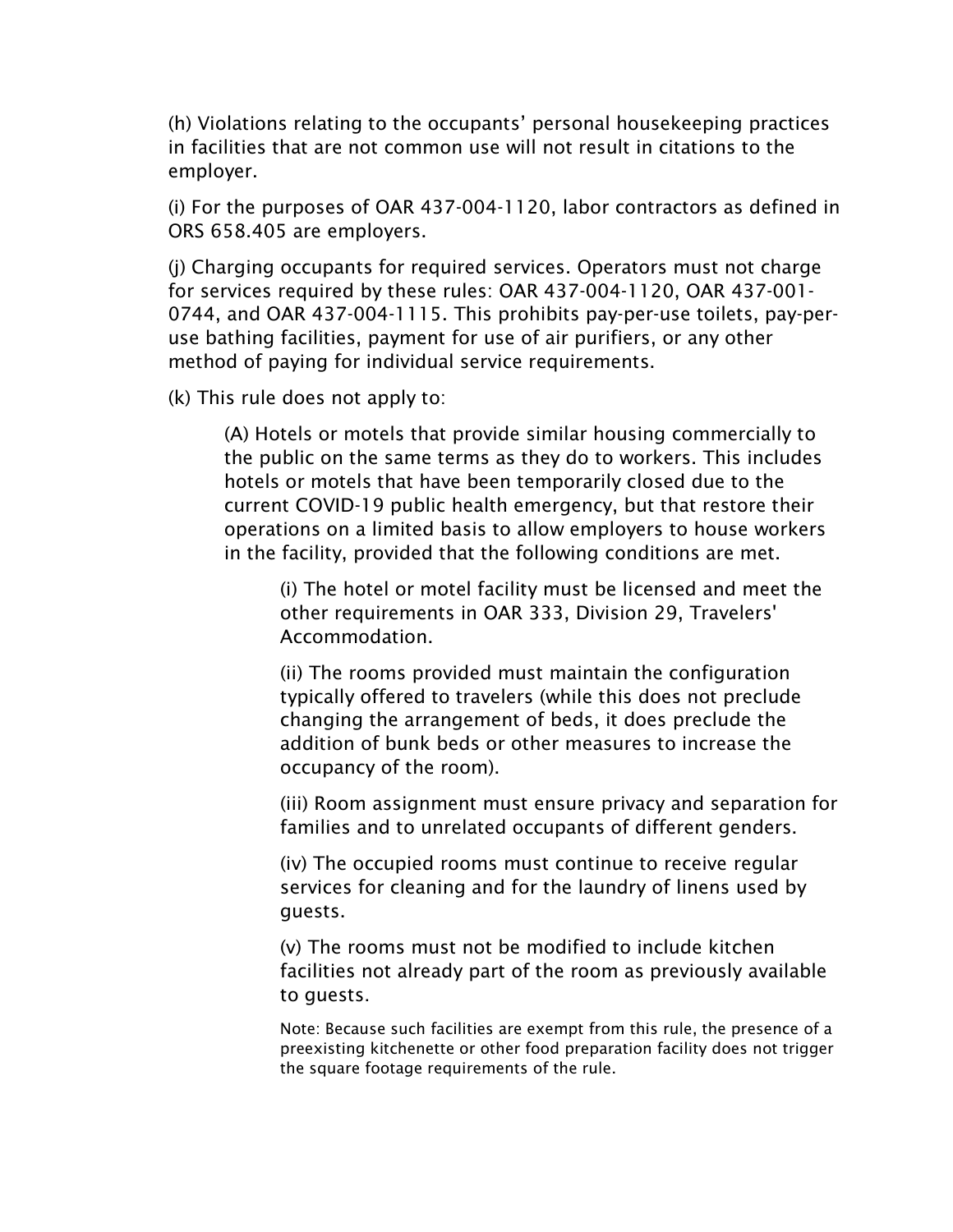(B) Accommodations subject to licensing such as manufactured dwelling parks, organizational camps, travelers' accommodations or recreation vehicle parks and open to the general public on the same terms.

(C) Manufactured homes or dwellings being moved regularly from place to place, because of the work, when at parks or camps meant for parking mobile vehicles and open to the general public on the same terms.

#### (2) Definitions.

(a) Air purifier – means a HEPA-filter equipped device that is designed for and capable of removing aerosols (including airborne droplets and solid particles) from the air through physical or chemical means and that is capable of improving the indoor air quality in areas where such purifiers are properly operated.

(b) High-efficiency particulate air (HEPA) filter – means a filter that is at least 99.97 percent efficient in removing monodisperse particles of 0.3 micrometers (um) in diameter.

[(c) Common area – means building lobbies, reception areas, waiting rooms, restrooms, break rooms, eating areas, smoking areas, locker rooms, bathing areas, transit lounges, conference rooms, or other locations indoors or outdoors that multiple individuals may use or congregate that employers operate or control.

(d) High-touch surface – means equipment or surfaces that are handled frequently throughout the day by multiple individuals. High-touch surfaces can include, but are not limited to, countertops, tabletops, credit card terminals, doorknobs, door handles, digital kiosks, touch-screen enabled devices, light switches, handrails, elevator control panels, and steering wheels in work vehicles.

(e) Household – means a group of persons who lived in the same residence prior to arriving at the employer-provided housing. Households may have unrelated individuals or families living together or may be a family unit.

(f) Shared equipment – means devices or tools that are used by multiple employees or other individuals including, but not limited to, computers, phones, and work vehicles.

(3) Ventilation. Ensure that existing ventilation systems are optimized in accordance with subsection OAR 437-001-0744(3)(f). Additionally,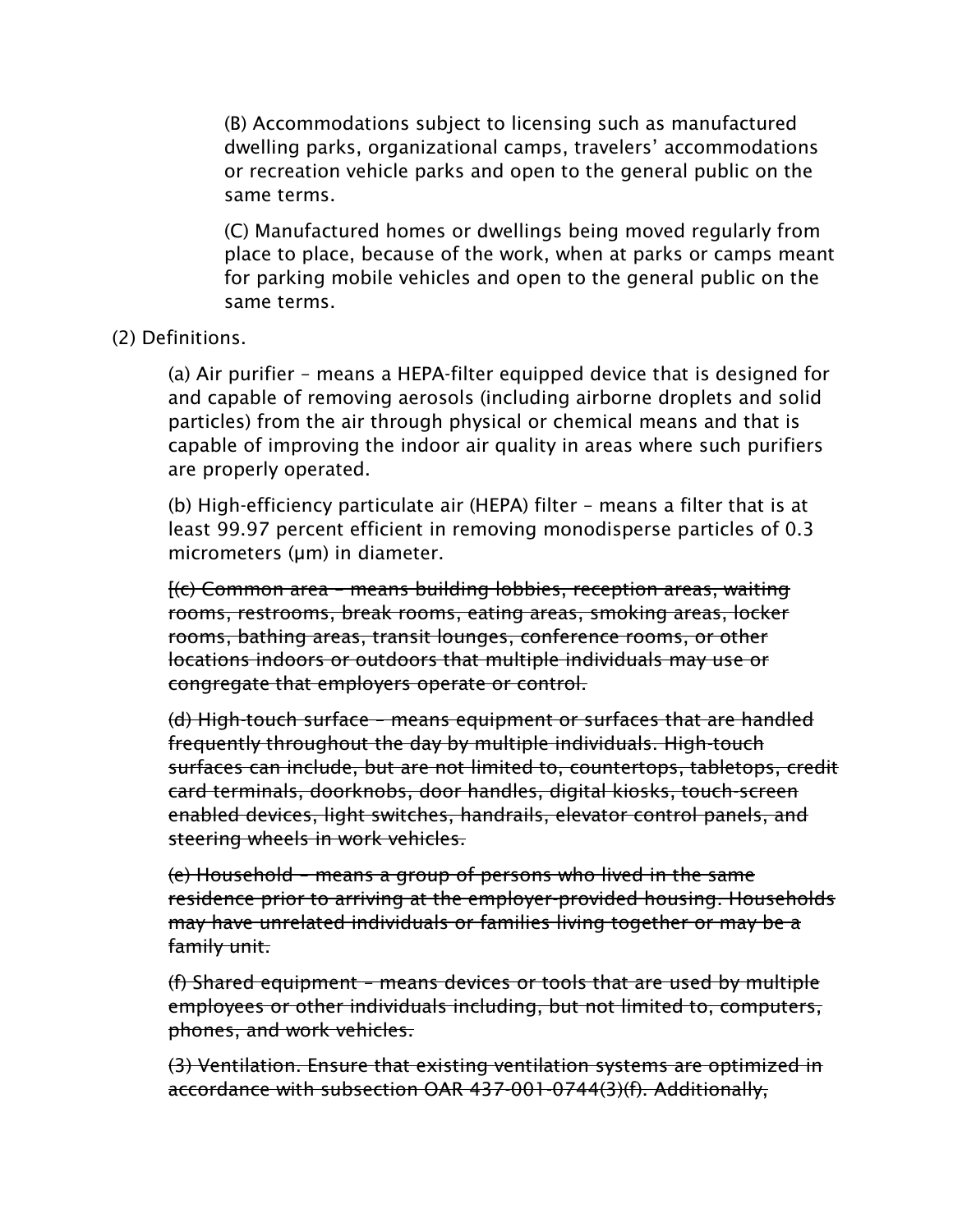employers must increase air circulation and ventilation by opening windows and doors in labor housing when doing so is safe for the occupants in regards to weather conditions (hot or cold), pesticide application, and other potential hazards. Fans should be used indoors only when windows or doors are open to the outdoors in order to circulate indoor and outdoor air. Do not open windows and doors if doing so poses a safety risk to employees.

Note: The use of portable ventilation units or air purifying devices equipped with HEPA filters is required when used in conjunction with "Air Purification Method" of Table 1, to provide additional air flow in housing.]

([4]3) Masks, face Coverings, and face shields. Oregon OSHA no longer requires employers to ensure that individuals in the labor housing wear a mask, face covering, or face shield as source control.

(a) If an employee chooses to wear a mask, face shield, or face covering even when not required, the employer must allow them to do so.

(b) When an employee chooses to wear a filtering facepiece respirator to protect against COVID-19, the employer must allow that use and follow the "voluntary use" provisions of the Respiratory Protection Standard (OAR 437-004-1041 or 29 CFR 1910.134).

[(5) Physical distancing monitor. Oregon OSHA no longer requires operators to identify individuals to be responsible as a physical distancing monitor.]

 $([6]4)$  Special housing capacity measures. [ Labor housing facilities must implement measures as required by this rule for property under their control. ]Operators and owners of employer-provided [<del>labor]</del> housing must [select] either]comply with the[ "Air Purification Method", provisions of (4)(a) and (4)(b). Oregon OSHA no longer requires the air purification method or the ["Additional Capacity Reduction Method" described below.

(a) Air Purification Method:

(A) Operators must ensure at least six-foot distancing from center point of a single-occupant bed.

(B) Sleeping rooms:

(i) Individuals]reduced capacity method to be followed in [each sleeping room using double bunk beds where all occupants in the room are part of the same household or are related must have at least 40 square feet of floor space per occupant; or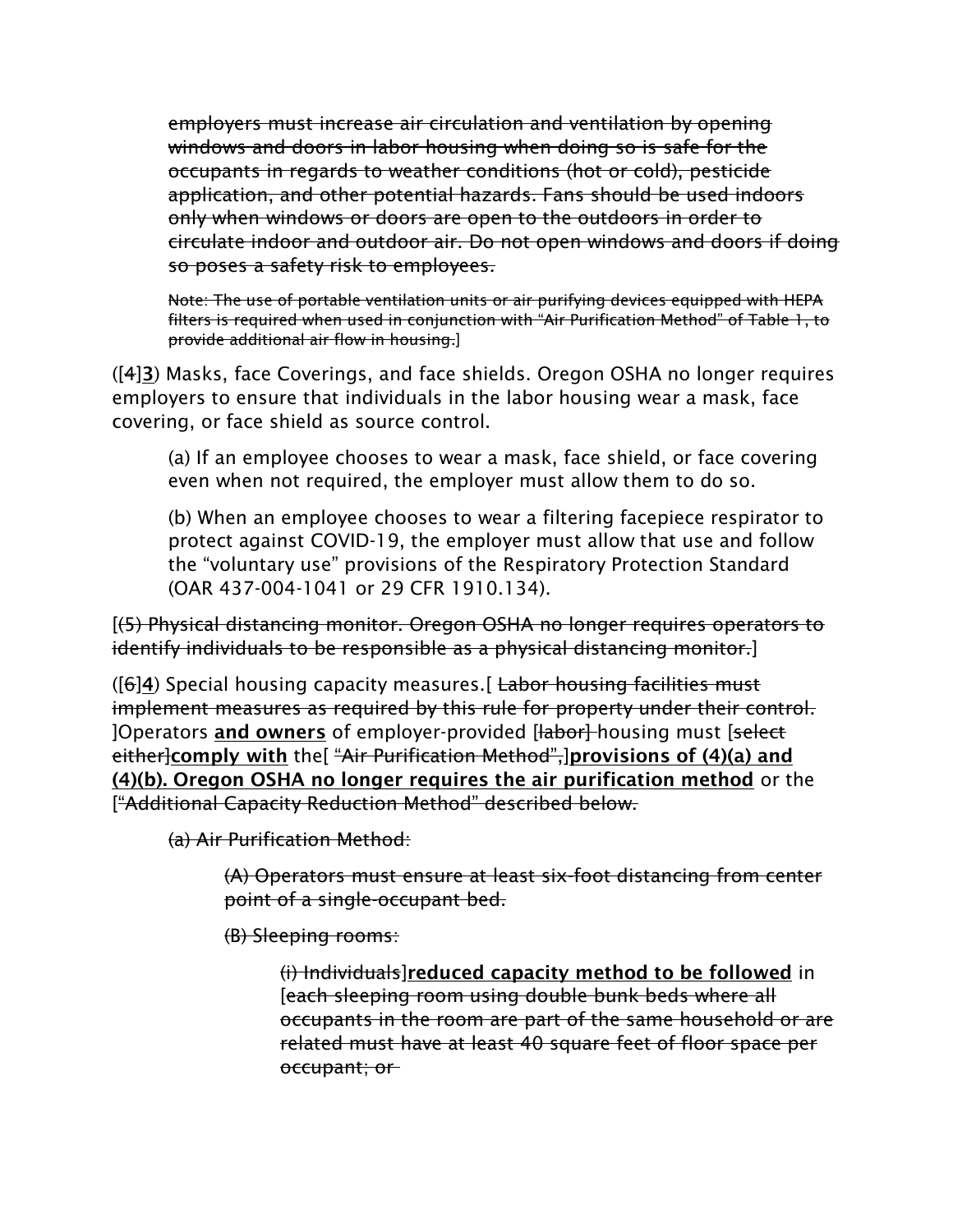(ii) Use of both beds in a double bunk bed must not be allowed for individuals who are neither related nor part of the same household. In each sleeping room where one or more persons are neither related to nor part of the same household as one or more other occupants, all occupants must belemployer provided [at least 50 square feet of floor space per occupant.

(iii) Operators must provide air purifiers for each room where people sleep, whether in dedicated sleeping rooms or in rooms where occupants cook, sleep, and live. Air purifiers must meet the following] housing. The occupancy requirements[:

(I) Must have a CADR (clean air delivery rate) sufficient enough to provide four air changes per hour (ACH), and

(II) Must not produce ozone either as a byproduct or as the primary method of cleaning the air.

(b) Additional Capacity Reduction Method:

(A) Beds and cots must be spaced at least six feet apart between frames in all directions, and arranged so that occupants in the beds alternate from head to toe.

(B) Sleeping rooms:

(i) Individuals in each sleeping room not using double bunk beds where all occupants in the room are members of the same household or are related must be provided at least 50 square feet of floor space per occupant; or

(ii) Individuals in each sleeping room using double bunk beds where all occupants in the room are members of the same household or are related must be provided at least 40 square feet of floor space per occupant; or

(iii) Use of both beds in a double bunk bed must not be allowed for individuals who are neither related nor part of the same household. In each sleeping room where one or more persons are neither related to nor part of the same household as one or more other occupants, all occupants must be provided at least 100 square feet of floor space per occupant.

Table 1 – Summary of Housing Requirements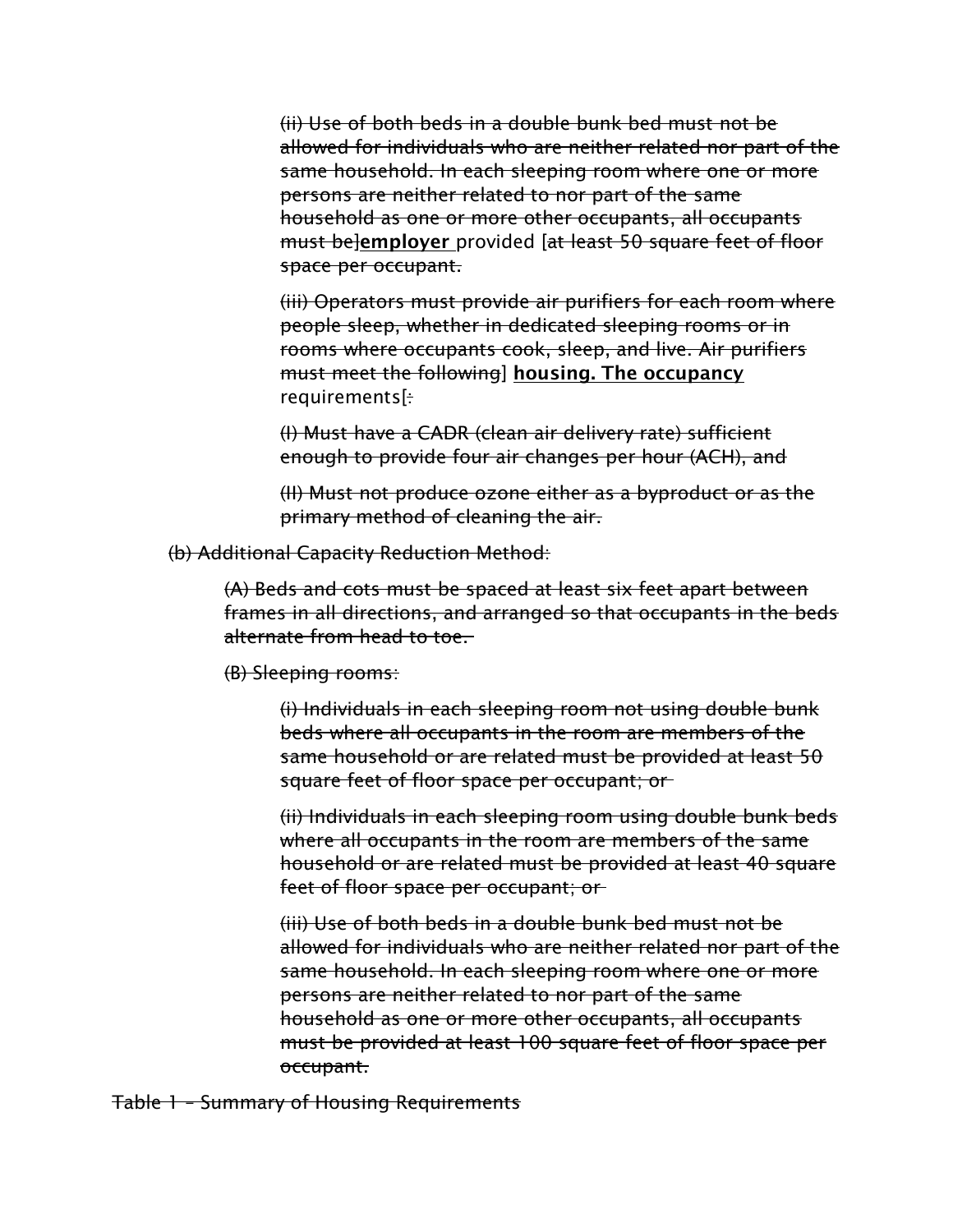| Air Purification Method                                                                                                                                                                                                                                                                                          | <b>Additional Capacity Reduction Method</b>                                                                                                                                                                                                                                                                                                                                    |
|------------------------------------------------------------------------------------------------------------------------------------------------------------------------------------------------------------------------------------------------------------------------------------------------------------------|--------------------------------------------------------------------------------------------------------------------------------------------------------------------------------------------------------------------------------------------------------------------------------------------------------------------------------------------------------------------------------|
| 1. Operators must ensure at least six-foot                                                                                                                                                                                                                                                                       | 1. Operators must ensure at least six-foot                                                                                                                                                                                                                                                                                                                                     |
| distancing from center point of single-                                                                                                                                                                                                                                                                          | distancing between bed frames and                                                                                                                                                                                                                                                                                                                                              |
| occupant beds.                                                                                                                                                                                                                                                                                                   | alternate occupants from head to toe.                                                                                                                                                                                                                                                                                                                                          |
| 2. Double bunks for individuals who are                                                                                                                                                                                                                                                                          | 2. Double bunks for individuals who are                                                                                                                                                                                                                                                                                                                                        |
| neither related nor part of the same                                                                                                                                                                                                                                                                             | neither related nor part of the same                                                                                                                                                                                                                                                                                                                                           |
| household are not allowed.                                                                                                                                                                                                                                                                                       | household are not allowed.                                                                                                                                                                                                                                                                                                                                                     |
| 3. Operators must provide air purifiers for<br>each room where people sleep. Air<br>purifiers must have a clean air delivery rate<br>(CADR) sufficient enough to provide four<br>air changes per hour (ACH) and must not<br>produce ozone either as a byproduct or as<br>the primary method of cleaning the air. | 3. Operators must provide at least 100<br>square feet of floor space per person in<br>rooms where individuals who are neither<br>related nor part of the same household are<br>sleeping. Operators must provide at least<br>100 square feet of floor space per<br>occupant in rooms where workers cook,<br>sleep, and live, even if they are members of<br>the same household. |

(7) Cleaning and sanitation. Labor housing facilities must regularly clean or sanitize all common areas, shared equipment, and high-touch surfaces as defined by this rule that are under its the operator's control and that are used by employees or the public. At least daily, the following facilities must be sanitized in the described manner when used or other otherwise occupied.

(a) Bathing facilities. All common use bathing, hand washing, and laundry facilities must be clean, sanitary and operating properly. Sanitize all highcontact surfaces in common-use facilities, including (but not limited to) door handles, controls, and adjustable shower heads daily (if housing occupants are assigned this task, it must be treated as a work assignment rather than a voluntary action).

(b) Hand washing facilities. In common use facilities, do not use a single common towel. If you provide paper towels, there must be a container for their disposal. Sanitize all high-contact surfaces in common-use facilities, including (but not limited to) door handles, controls and paper towel dispensers daily (if housing occupants are assigned this task, it must be treated as a work assignment rather than a voluntary action).

(c) Toilet facilities.

(A) Provide at least one toilet for every 15 occupants or fraction thereof for each gender in the labor housing. Toilets must assure privacy. When equipped, exhaust fans are to be left on continuously.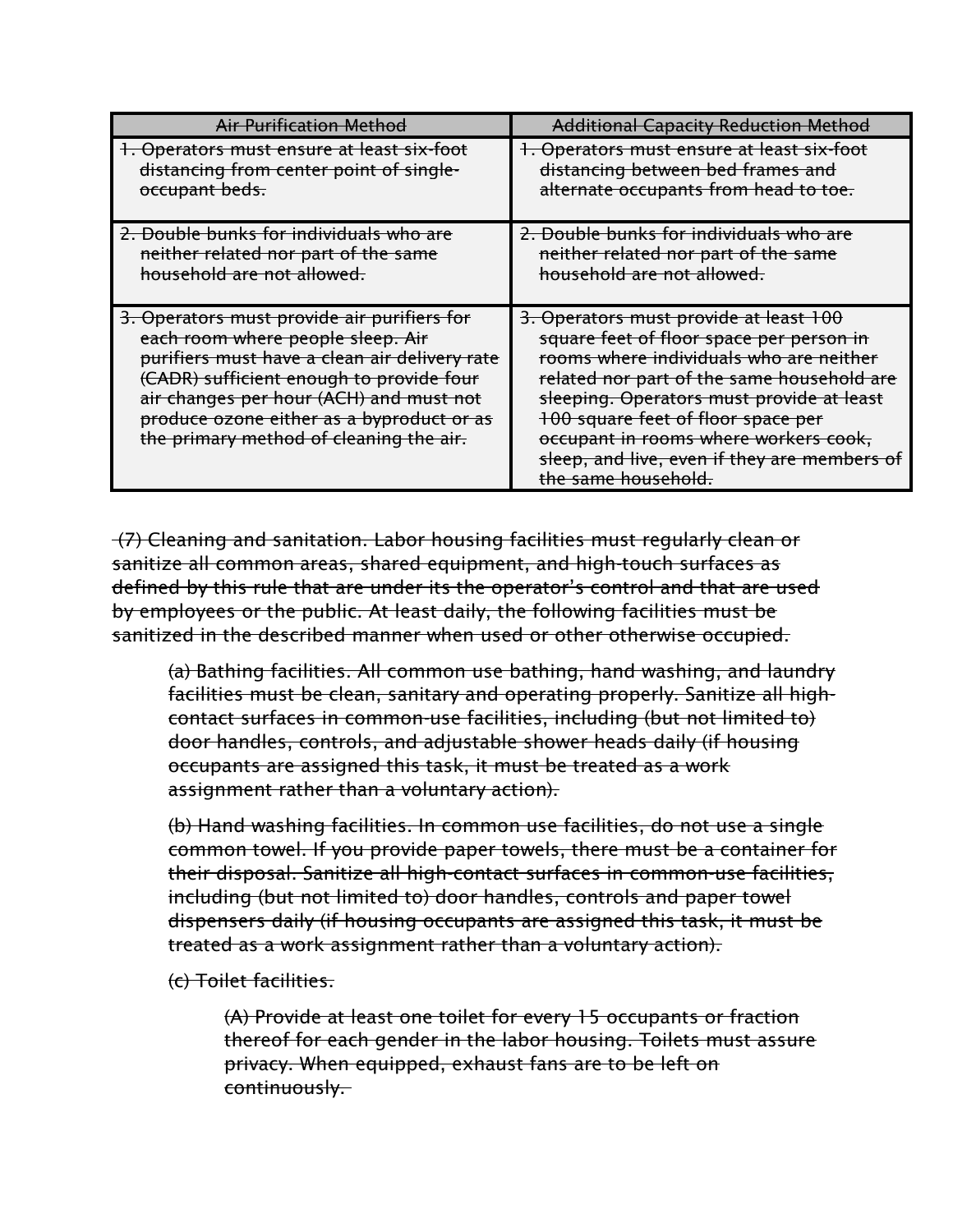(B) Clean and sanitize common use toilet facilities at least daily or more often when needed to maintain sanitation (if housing occupants are assigned this task, it must be treated as a work assignment rather than a voluntary action).

(C) When in use, service portable and chemical toilets at least weekly or often enough to keep them from becoming a health hazard. Clean portable toilets, chemical toilets and privies at least daily. Sanitize such common use facilities daily (if housing occupants are assigned this task, it must be treated as a work assignment rather than a voluntary action).

(d) Mattresses or pads. Fumigate mattresses or pads that are used uncovered, or treat with an effective insecticide before each season's occupancy and whenever the pad is assigned to a new user. When covers are provided, clean them before each season's occupancy and whenever the cover is assigned to a new user.

(e) Clean the facilities and equipment before each occupancy. Ensure that high-touch areas in common use facilities are sanitized at least daily (if housing occupants are assigned this task, it must be treated as a work assignment rather than a voluntary action).

(f) Nothing would prohibit workers from sanitizing these areas more frequently than would otherwise be required if the worker chooses to do so.

(g) Cleaning supplies.

(A) Housing operators must provide adequate cleaning materials at no cost, allowing occupants to clean and sanitize their living areas regularly. Occupants should be encouraged to clean their personal living areas as much as possible, including bed or bunk frames, and storage facilities, such as wall cabinets or shelves.

(B) Operators should avoid entering occupant's rooms or living quarters unless it is necessary.

Note: Where there is an actual conflict, the requirements above take precedence over those contained] revert to the provisions in OAR 437-004-1120[. When no actual conflict exists, the requirements in OAR 437-004-1120 remain in effect](15) for sleeping rooms or rooms where occupants cook, live, and sleep.

 $(8)$  For air purifiers provided by the owner or operator, allow occupants to continue to use them and maintain the equipment at no cost.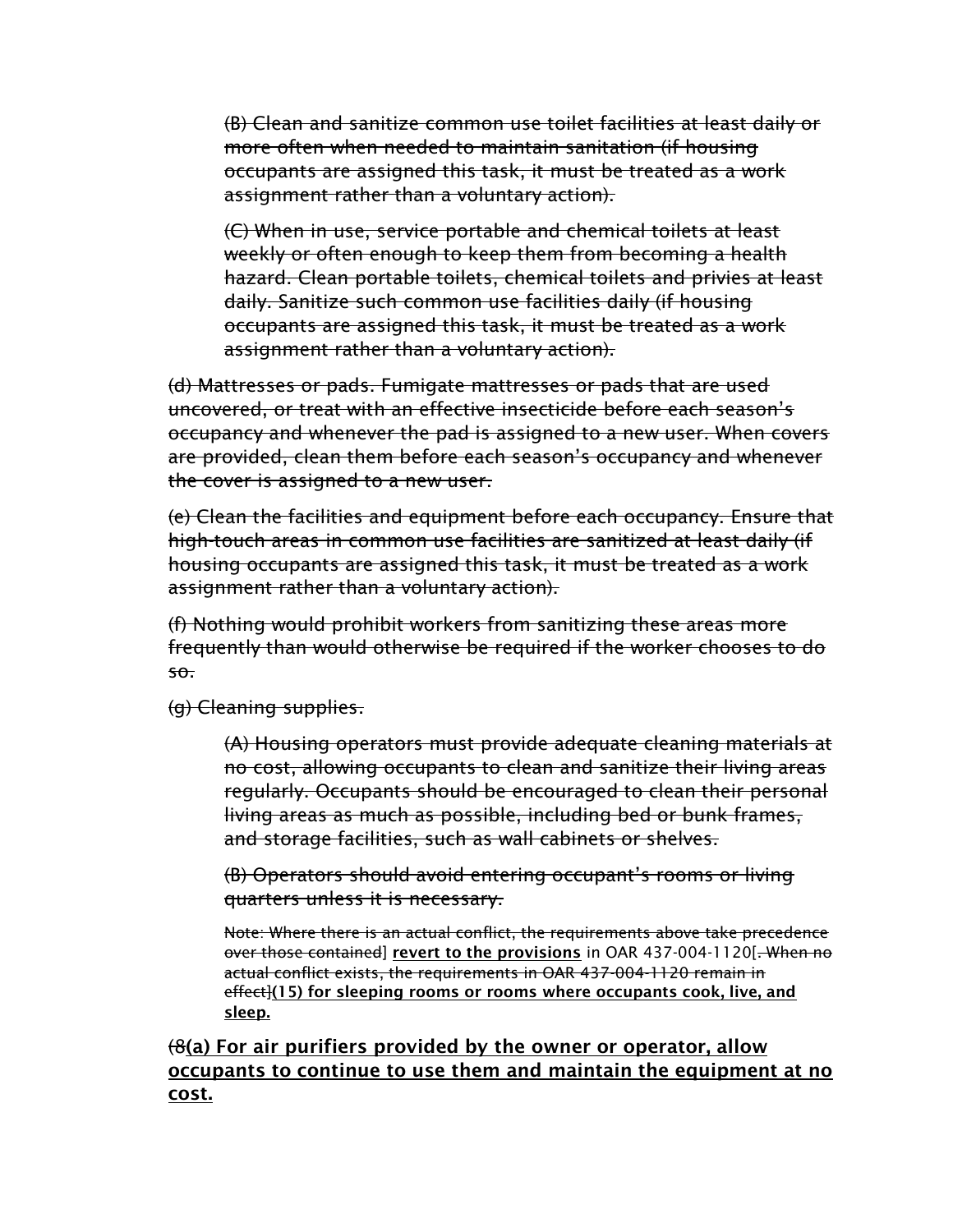### (b) For air purifiers provided by the occupant, allow occupants to use them at no cost.

(5) COVID-19 response plan.

(a) In order to identify individuals known or suspected to be infected with COVID-19, all housing providers covered by this rule must take the following steps:

(A) Suspect COVID-19 cases should be encouraged to seek advice by telephone or similar mobile devices from a healthcare provider to determine whether further in-person medical evaluation is needed;

(B) Suspect COVID-19 cases must be isolated with sleeping, eating, and bathroom accommodations that are separate from nonisolating occupants. COVID-19 infected individuals must be isolated from others, have adequate hygiene facilities, and be taken care of by only one person in the household. If such isolation is not possible, the employer must follow the Oregon Health Authority recommendations for Isolation and Quarantine Guidance; and

(C) If able, occupants known or suspected to be infected with COVID-19 must clean and disinfect their own sleeping, eating, or bathroom accommodations after each use.

(b) Confirmed COVID-19 infected persons must be isolated and only housed with other confirmed cases. Isolated persons must have separate bathroom, cooking and eating facilities separate from people who have not been diagnosed with COVID-19. Sick people should be isolated from others, have adequate hygiene facilities, and be taken care of by only one person in the household. If such isolation is not possible, follow guidance provided by the Oregon Health Authority or the local public health authority to make appropriate arrangements.

(A) If able, occupants confirmed to have COVID-19 must clean and disinfect their own sleeping, eating, or bathroom accommodations after each use.

(B) The operator must ensure that food and water is provided and monitor the safety of occupants in isolation at the operator's facility or ensure that these services are provided if isolated at another facility.

(c) Occupants who are not suspected or confirmed to have COVID-19 should not use any bed, bathroom, or common area previously used by